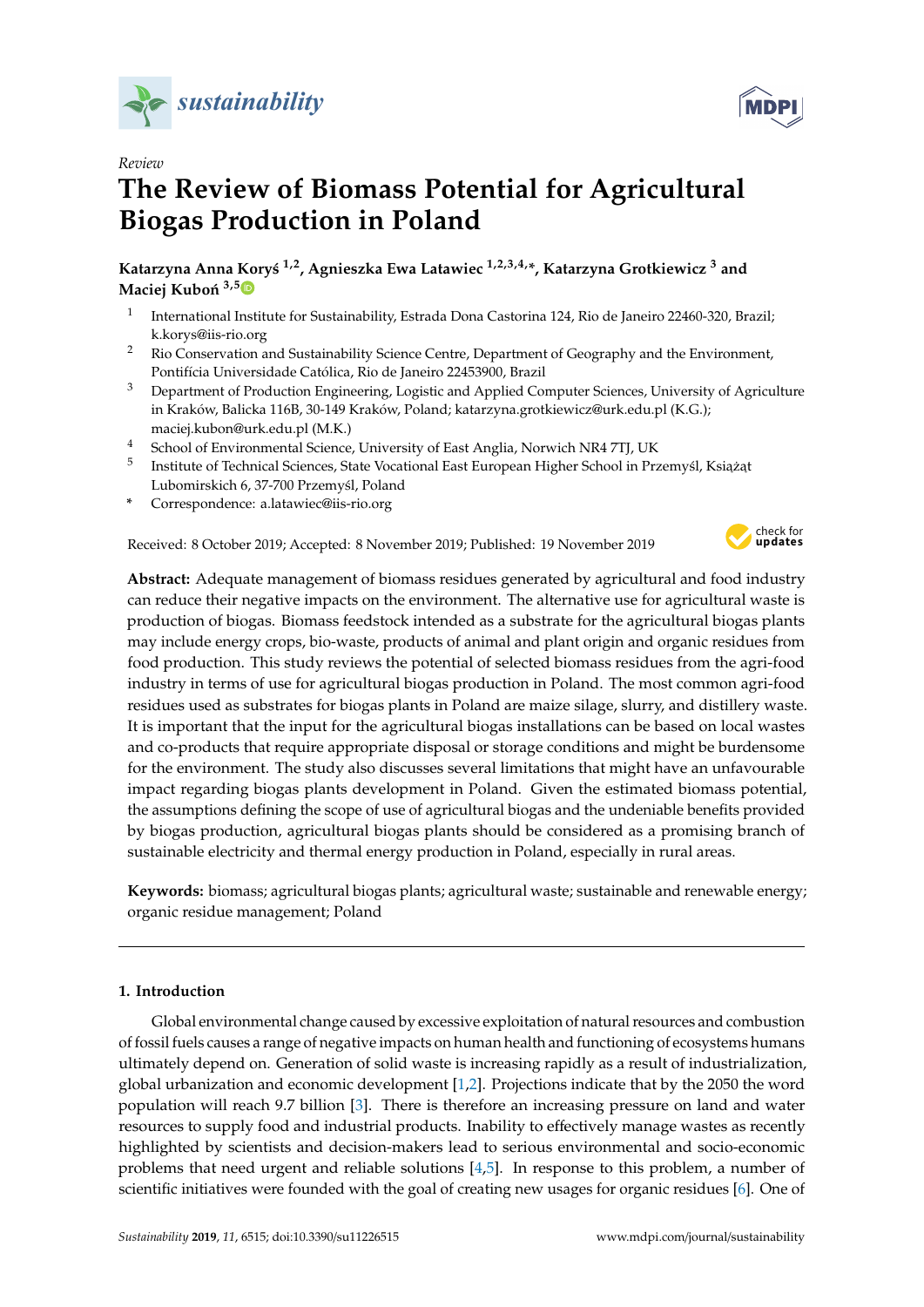the solutions of organic waste management can be their use for production of biogas, during anaerobic digestion (AD) [\[7\]](#page-8-0).

Biomass [\[8\]](#page-8-1) represents an important source of alternative energy and provides an opportunity to decrease environmental problems such as pollution and depletion of natural resources [\[6\]](#page-7-5). It is widely available and regenerates in a relatively short time [\[9\]](#page-8-2). There are many possibilities of biomass processing. For example, agricultural residues and municipal solid residues for biogas and biofuel production [\[10,](#page-8-3)[11\]](#page-8-4), the use of organic waste for vermicomposting [\[12\]](#page-8-5), as a supplement during combustion with hard or brown coal or use of agricultural, urban, woody and industrial pyrolyzed residues to improve soil quality [\[13,](#page-8-6)[14\]](#page-8-7). This paper discusses the potential of using residual biomass in Poland for the energy sector. It focuses on the assessment of the suitability of biomass from agricultural production and by-products or residues from the agri-food industry as a substrate for biogas production.

## **2. Methods**

The first stage of the study was the literature review, which was performed in English and in Polish languages. The search was conducted on the online databases such as Google Scholar, Scopus, Web of Science, and Science Direct (without restriction to year). For this purpose, we provide an extensive combination of keywords in English and Polish (Table S1). The second stage was the selection of the scientific papers (articles, conference papers and PhD theses), based on title and abstract content. The selected documents were archived in the literature database Mendeley. Additionally, we reviewed the bibliography in the key documents with the aim of finding other relevant titles on the specific subject ("snowball" search method).

#### **3. The Role of Biomass in Energy Production in Poland**

The rational use of renewable energy sources is essential for sustainable development. Nowadays, Poland is the second largest coal consumer in the EU (after Germany), and the 10th largest coal (here referred to both: hard coal and lignite) consumer in the world, with consumption of 77 million tonnes of coal per year. In addition, the country is a leader in hard coal extraction and import. For example, in 2016 Poland produced 70.7 million tonnes of hard coal and imported 8.3 million tonnes [\[15\]](#page-8-8). Current data provided by the World Energy Council from 2017 showed that 92% of electricity and 89% of heat in Poland is generated from coal [\[16\]](#page-8-9). Biomass co-firing with fossil fuels might be a promising solution, allowing an increase in the share of renewable energy sources (RES) in the total energy in Poland [\[17\]](#page-8-10). Supporting energy production from renewable energy sources has become an essential objective of the European Union's policy as a strategy to pursue sustainable development [\[18](#page-8-11)[,19\]](#page-8-12). In the case of Poland, the need for RES development results from the commitments of the " $3 \times 20$ " climate package imposed by the EU. By year 2020 Poland is obliged to obtain 15% of RES in gross final energy use and reduce emissions of air pollution. The use of biomass as the renewable energy source might be an essential aspect to achieve these obligations [\[20\]](#page-8-13).

Biomass is one of the oldest as well as the most promising development of RES in Poland, with a great potential to be used for energy purposes [\[21\]](#page-8-14). It is mostly related to favourable geographical and climatic conditions for biomass production, wide range of its application, and its large resources [\[21–](#page-8-14)[23\]](#page-8-15). In case of other RES, the limiting factors may result from unfavourable topography or insufficient resources (hydropower, wind energy), as well as the costs of production: for example, the high price of the solar cells for solar energy [\[21\]](#page-8-14). The energy obtained from biomass in Poland comprise approximately 80% of the entire energy pool, which is obtained from RES [\[20\]](#page-8-13). The technical potential of biomass in Poland is around 900 PJ/year [\[24\]](#page-8-16). The structure of primary energy production from renewable energy sources in Poland from 2016 is shown in Figure S1 [\[25\]](#page-8-17). Additionally, Poland is one of the largest exporters of biomass in Europe [\[21\]](#page-8-14). The annual biomass energy potential that can be managed is estimated as follows: over 20 million tons of waste straw, 4 million tons of wood waste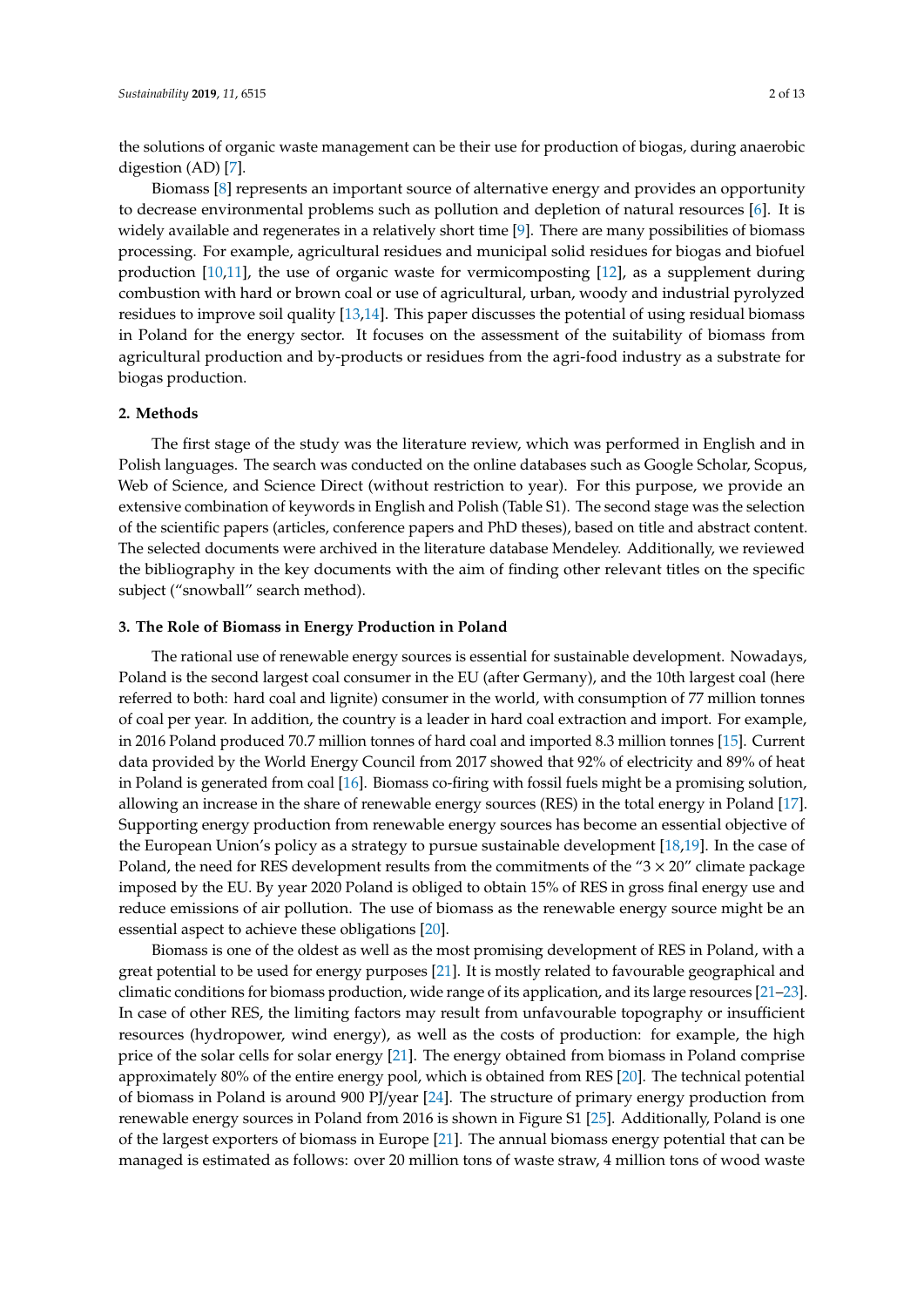(sawdust, tree cortex, sawdust, pellets), 6 million tons of sewage sludge from the paper industry and pulp, food and municipal waste [\[26\]](#page-8-18).

From an environmental point of view, biomass can be considered better than coal. Previous studies demonstrated that combustion of biomass emits less SO<sub>2</sub> compared to coal and has zero-balance carbon dioxide emission [\[27](#page-8-19)[,28\]](#page-9-0). Furthermore, the ash gained from the combustion of biomass is returned to the soil, where the plants used for thermal process were cultivated and collected, is consistent with the principles of sustainable development [\[21\]](#page-8-14). Despite the fact that electric energy in Poland is obtained mainly from coal [\[17\]](#page-8-10), it has been demonstrated that using biomass from agriculture co-products for energy purposes is fully justified [\[23\]](#page-8-15).

## **4. The Potential of Use of Agricultural Residues for Biogas Production in Poland**

In Poland, the production of agricultural biogas has a great potential to grow given increasing demand for heat and electricity from renewables. Moreover, availability of feedstock (substrates) presents interesting opportunities for potential investors, farmers in particular [\[29\]](#page-9-1). Because the production of agricultural biogas requires a daily input of substrates [\[30\]](#page-9-2), location of agricultural biogas installation and its capacity to process the biomass is determined by the constant supply of raw material [\[31\]](#page-9-3). This ensures high biogas yield, stability of the fermentation process and possibility of formed digestate utilization [\[32\]](#page-9-4). The composition and capacity of biogas obtained from biomass depends on many indicators, including moisture and physical state of the feedstock, technology used, temperature and pressure. As the input for agricultural power plant, both animal and plant origin substrates can be applied as well as waste from the agri-food industry [\[30](#page-9-2)[,33\]](#page-9-5).

## *4.1. Utilization of Biomass from Animal and Plant Production*

Large breeding farms and agri-food processing generate a significant amount of organic waste [\[34\]](#page-9-6). In accordance with the requirements of environmental protection and waste management, if the breeding farm presents more than 40,000 places of poultry, or pig stock more than 2000, farmers are obliged to dispose at least 70% of animals manure on their own farmlands [\[35\]](#page-9-7). Semi-liquid and liquid slurry from animal farming are valuable fertilizer, however, their improper storage, application and spillage can lead to environmental pollution and cause odour problems [\[36\]](#page-9-8). Their utilization as the substrate for agricultural biogas plants could be one of the options. This solution might be practically attractive for farmers that produce large amounts of organic waste characterized by high energy value. In Poland, approximately 80,750 tons of manure and 35 million m<sup>3</sup> of slurry is provided as the organic waste of agricultural production. About one third of this amount could be processed into biogas for local use [\[34\]](#page-9-6). Banaszkiewicz and Wysmyk [\[37\]](#page-9-9) estimated that the total technical potential to produce agricultural biogas from livestock excreta in Poland is 674 million m $^3$ , i.e., 26.2 PJ. Furthermore, the anaerobic digestion conducted in agricultural biogas plants provides stabilization and deodorization of raw manure, also changing the category of fertilizer from "natural" to "organic" as the final product, so it can be disposed-of easier [\[36\]](#page-9-8). Nevertheless, digesting of raw manure as the only substrate under thermophilic conditions might be unprofitable due to some exploitation issues and inhibition of biogas production due to higher N amounts in animal excreta than in other organic waste [\[38,](#page-9-10)[39\]](#page-9-11). A mixture of slurry with plant-biomass enhances C/N (carbon to nitrogen) ratio and nutrient balance, contributing to the improvement of biogas quality and lowering production costs [\[40](#page-9-12)[,41\]](#page-9-13).

In the case of farming, not only animal excrements can be used as a substrate for an agricultural biogas plant. Straw is commonly used in agriculture as feed for farm animals, however, its surplus is not suitable for agricultural purposes and may be burdensome for the environment. Currently, the surplus of straw is estimated to be 10–11 million tonnes per year. [\[42\]](#page-9-14). Nevertheless, straw has been recognized as a valuable biomass for the energy sector. This raw material can provide 934 TJ of energy. Assuming that the average calorific value of coal is 24 MJ kg<sup>-1</sup>, the evaluated biomass could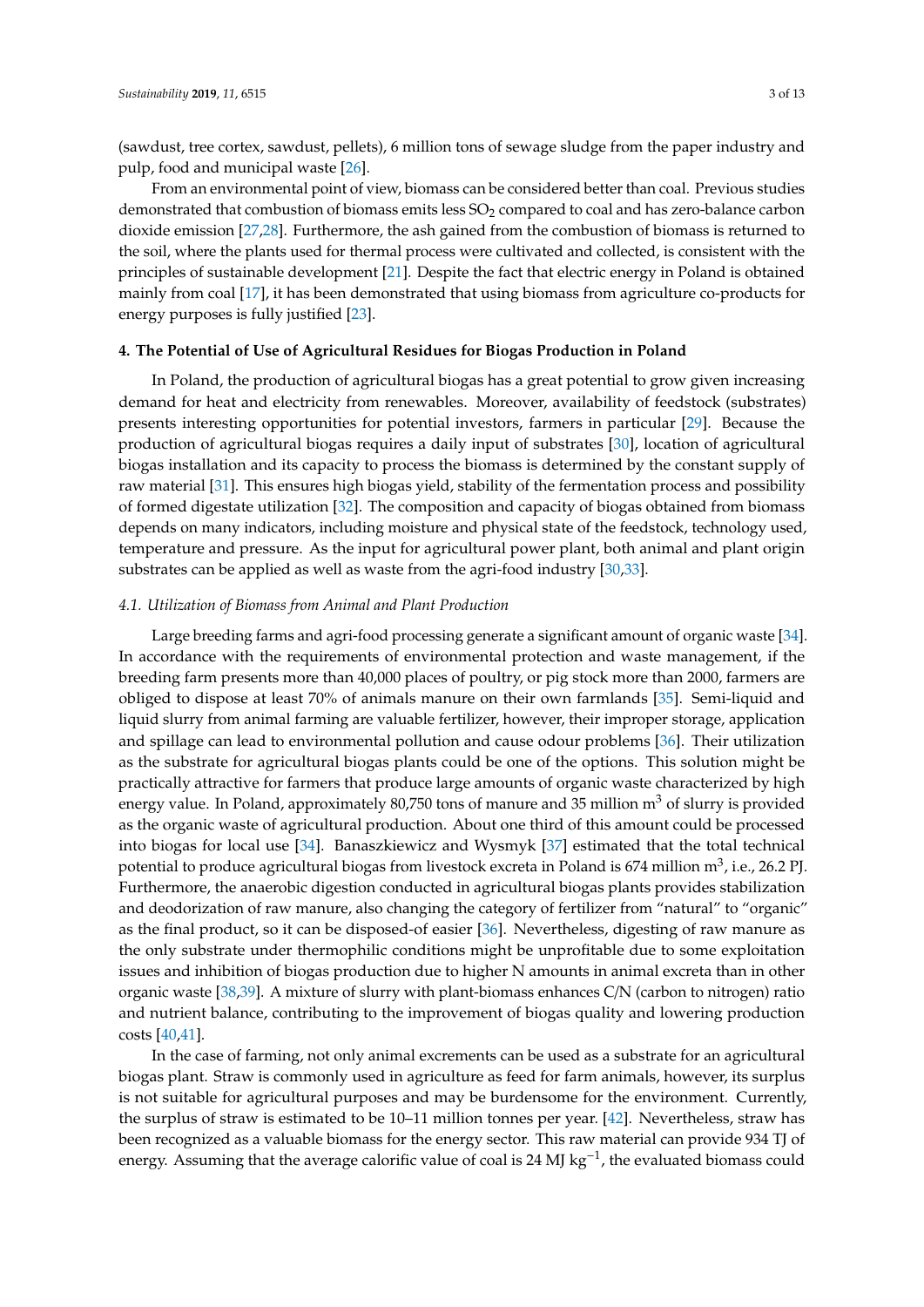replace over 9.16 million tonnes of coal. However, it should be considered that straw combusting arouses controversy due to  $CO<sub>2</sub>$  emissions [\[43\]](#page-9-15).

In Poland, approximately 25% of arable lands can be used for the growing of annual energy crops with the aim of agricultural biogas production [\[44\]](#page-9-16). Among them, maize, more precisely maize silage combined with slurry is used often for the co-fermentation process [\[33\]](#page-9-5). In comparison with other grain plants, maize shows higher biogas efficiency (Table S2), high yielding potential, harvesting and silage [\[45](#page-9-17)[–47\]](#page-9-18). It is worth mentioning that silages of various plants, especially corn silage, are used for large-scale energy purposes. In Poland, maize growing is concentrated mainly in the western and northern part of the country  $[48]$ . The spatial analysis conducted by Jedrejek and Jarosz  $[31]$ demonstrated that the most suitable voivodeships for the construction of 50–100 kW micro-biogas plant using 100% maize silage are: Lower Silesian, Pomerania, Lubusz, Greater Poland, Warmian-Masurian and West Pomeranian. In the communities located in the voivodeships mentioned above, there is also a prospect of building micro-biogas plants obtaining biogas from a blend of maize silage (70%) and slurry (30%). Nonetheless, cultivation of monoculture—as in the case of maize intended for silage—might have an unfavourable impact for the environment, especially for soil [\[31\]](#page-9-3). Thus, due to the growing interest of advantages resulting from agricultural biogas production, the number of installations built in recent years and high costs of the feedstock, more attention is paid for alternative substrates for biogas plants.

#### *4.2. Biomass from the Agri-Food Industry*

The Polish agri-food industry generates large amounts of organic waste [\[49\]](#page-9-20). Replacing or co-firing of biomass obtained from agricultural crops with the raw material from agri-food production can be a promising solution for biogas production in Poland [\[50\]](#page-9-21). The usage applies to processed and unprocessed waste from the agri-food production, e.g., fruit processing [\[51\]](#page-10-0), residues from diary industry, [\[52](#page-10-1)[,53\]](#page-10-2), distillery waste [\[54\]](#page-10-3), meat processing [\[55\]](#page-10-4) or fresh vegetables and fruits [\[56,](#page-10-5)[57\]](#page-10-6). Theoretically, any biodegradable biomass that contains carbohydrates, proteins and fats can be used as the substrate for the agricultural biogas plant, however the prerequisite for the profitability of using raw material is the content of the organic dry matter amount above 30% [\[58](#page-10-7)[,59\]](#page-10-8). It should be emphasized that regarding the methane fermentation process, it is important to use technologies based on the use of by-products from agriculture that do not compete with the production of food or forage [\[44\]](#page-9-16).

## 4.2.1. Fruits Residues

During extraction of juice from fruits, a by-product called fruit pomace is separated. A certain amount of leftover goes to landfill, contributing to environmental pollution, while a significant part can be applicable as an energy source [\[50\]](#page-9-21). The use of fruit pomace as an input for a biogas facility has been well-described in literature. For example, Pilarska et al. [\[60\]](#page-10-9) showed that the quantity of biogas and methane obtained from apple pomace was as follow: 203.64  $m^3$ /ton of fresh substance and 101.36  $\text{m}^3$ /ton of fresh substance. As a comparison, the results for activated sludge in the current study is:  $4.38 \text{ m}^3$ /ton of fresh substance for biogas and  $2.21 \text{ m}^3$ /ton of fresh substance for methane. Moreover, Prask et al. [\[61\]](#page-10-10) demonstrated that grape pomace obtained during wine production might be successfully used in agricultural biogas plants, both as a substrate or co-substrate. It is important to highlight that fruit residues contain low concentrations of heavy metals [\[62\]](#page-10-11). Thus, as the result of processing the fruit residues during the methane fermentation, valuable organic fertilizer which is nutrient-rich and free from heavy-metals can be obtained [\[63\]](#page-10-12).

#### 4.2.2. Dairy Industry

The main by-product of the dairy industry is whey, whose annual production in Poland is 2–3 million m<sup>3</sup> [\[64\]](#page-10-13). Utilization of whey may be problematic, because it contains chemical substances, resistant for biodegradation in the conventional wastewater treatment [\[64\]](#page-10-13). Due to the content of lactose, which is the source of energy for many microbial groups like lactic acid bacteria, whey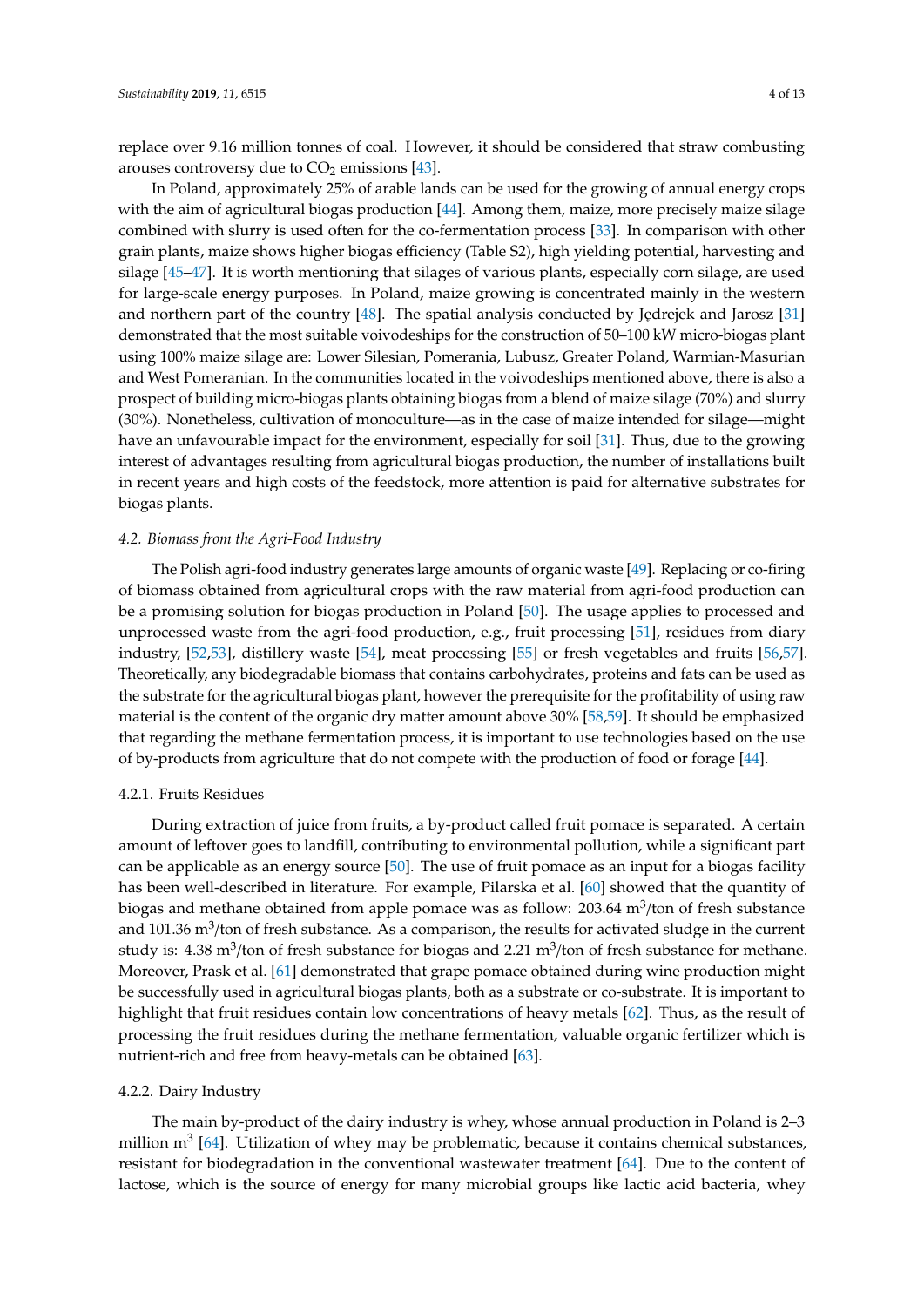can be used in numbers of biotechnological processes, including methane fermentation, instead. Wesołowska-Trojanowska and Targoński [\[52\]](#page-10-1) demonstrated that from one ton of substrate, up to  $55 \text{ m}^3$  of biogas, containing about 78% of methane, can be obtained. In addition, the product does not contain sulphur compounds and can be directly used for combustion in steam boilers without prior desulphurisation. Nevertheless, it should be noticed that depending on the milk processing technology used in the dairy plant, acid, sweet and casein whey may be formed, differing mainly in pH. Whey is characterized by extremely high chemical oxygen demand (COD)—approximately 50,000 mg  $O_2$ /dm<sup>3</sup>, and nitrogen (Kjeldahl nitrogen (Nog) 600 mg N/dm $^3$ ; nitrate nitrogen (N-NO<sub>3</sub>) 2.5 mg/dm $^3$ ; N-NH<sub>4</sub> + 60 mg/dm<sup>3</sup>). Therefore, despite the high biogas potential estimated, it is not recommended to use whey as the only substrate in the methane fermentation process, mainly due to the low C/N ratio required for the correct course of the process [\[53\]](#page-10-2).

## 4.2.3. Meat Industry and Post-Slaughter Waste: Inconveniences Continuation

Meat industry, pork particularly, is one of the most important products of Polish agriculture [\[55\]](#page-10-4). However, the meat processing generates annually about 18 million tons of waste [\[65\]](#page-10-14). It poses a serious environmental and epidemiological threat and should be disposed of properly [\[44,](#page-9-16)[65,](#page-10-14)[66\]](#page-10-15). Due to the restrictive regulation regarding disposal of slaughterhouse waste, meat producers are struggling with the high costs of animal waste management [\[67\]](#page-10-16). Methane fermentation in purpose of their utilization seems to be an optimal solution [\[55\]](#page-10-4). The research conducted in the Institute of Biosystems Engineering (University of Life Sciences in Poznań) showed that the waste from the meat industry might be promising for biogas efficiency, due to the high content of protein and fats [\[68\]](#page-10-17). For example, the amount of biogas obtained from 1 ton of the content of the digestive tract was 275.77  $m^3$ , including methane: 194.38 m<sup>3</sup>/t fresh matter, which is 70.48% of gas. Also, it has been demonstrated that the mixture of slurry and digestive tract content of pigs is an energetically effective input in the methane fermentation process, producing high-energy biogas with a methane content exceeding 60% [\[55\]](#page-10-4).

Nevertheless, the use of waste from slaughterhouse and meat processing in Poland as a substrate for biogas plants is associated with certain problems. First, this type of waste requires the prior sanitary treatment (thermal), in accordance with the Regulation of the European Parliament and Council Regulation (EC) No 1069/2009 of 21 October 2009. The exception applies to the content of the digestive tract [\[65\]](#page-10-14). Second, the technological issues related with processing of selected organs. For instance, brains and spinal cords that cannot be used as a substrate for a biogas plant, as they might be the potential source of pathogenic prions [\[69\]](#page-10-18). Third: regarding the UE legislation, post-slaughterhouse wastes are divided into three categories (Animal by-product, ABPs), based on the risk they pose: category I ABPs classed as "particular risk" (SRM—from polish language: "material szczególnego ryzyka"), category II ABPs—"high-risk", category III—"low-risk". Only waste classified to category II and III can be used to produce agricultural biogas, after earlier treatment [\[70\]](#page-10-19).

An appropriate and efficient fermentation process depends on the quality and proper balance of the supplied substrate. In the case of meat waste, the other, considerable issue is the high amount of nitrogen which makes a lot of difficulties in running the anaerobic fermentation process properly. Balance of the C/N components ratio is an important element because in the fermentation process the organic nitrogen from the substrate is converted into ammonium nitrogen, which is partly used for the synthesis of protein of newly emerging bacterial cells. In addition, ammonia is formed with excess nitrogen, which inhibits bacterial growth at low concentrations, while higher carbon to nitrogen ratio causes a decrease in the amount of methane due to disruption of the carbon metabolism [\[63\]](#page-10-12).

Despite of mentioned inconveniences, a number of studies showed that waste of meat processing has a higher biomethane yield, i.e., compared to maize silage, the basic biogas input used in Europe. Furthermore, the biomass fermentation can be an effective tool to reduce the unfavourable effects of improper waste management from the meat industry, and the electricity and heat obtained can be an additional source of income for meat processing plants or used for their technological purposes [\[55](#page-10-4)[,69\]](#page-10-18).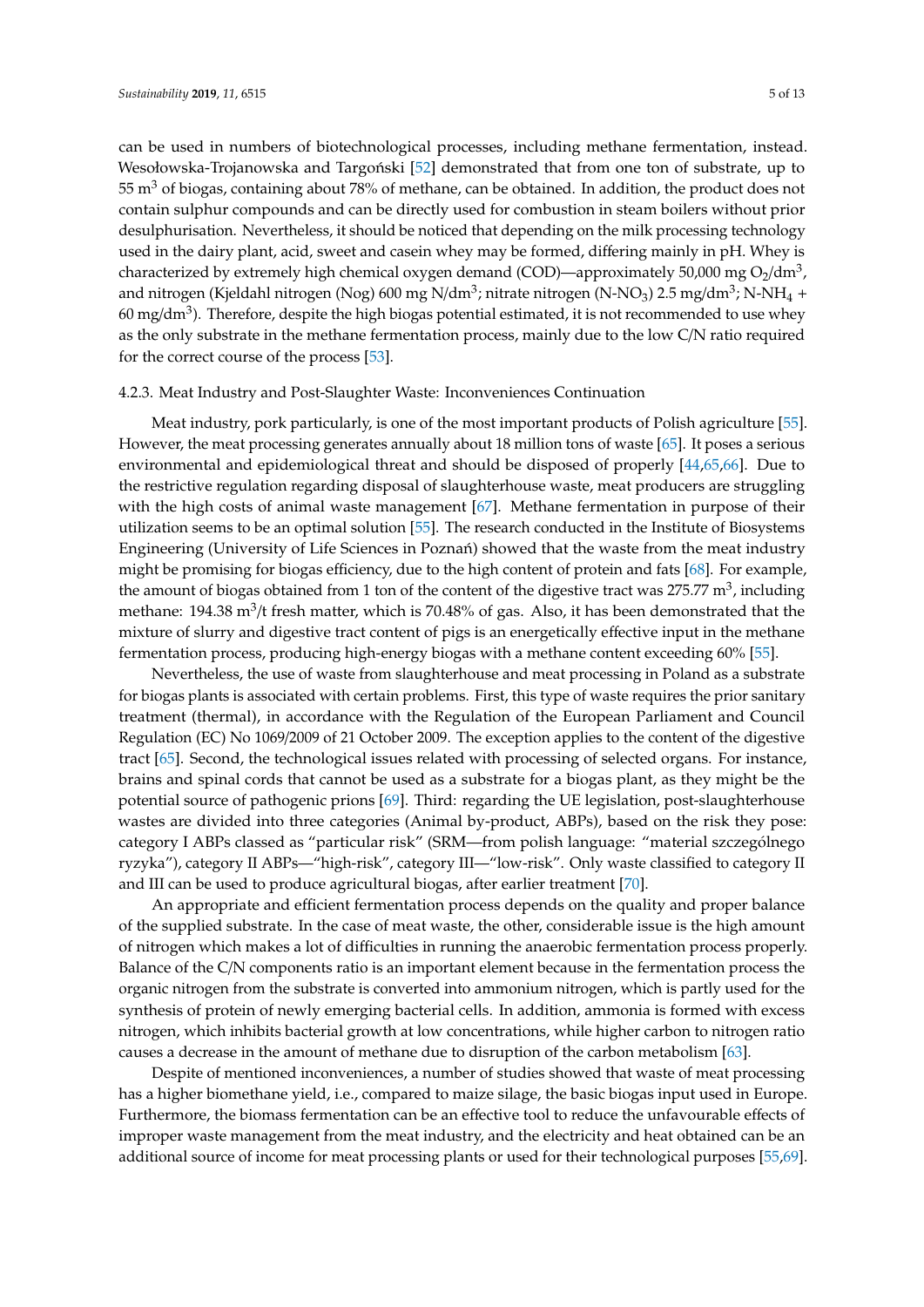### 4.2.4. Distillery Waste

Distillery stillage is a main by-product obtained during ethanol production [\[71,](#page-10-20)[72\]](#page-10-21). Poland is one of the largest spirits producers worldwide and the amount of distillery stillage exceeds up to 12 times of alcohol, resulting in an estimated several million tons per year [\[73\]](#page-10-22). It creates a great problem with disposal of its surplus. Distillers contain, in addition to organic carbon (Ct) compounds, mineral nutrients necessary for plants and can be used to fertilize or improve the soil quality. A common feature of decoctions is too low phosphorus content in relation to nitrogen and potassium and relatively high Ct content [\[74\]](#page-10-23). Grain stillage is characterized by high content of B vitamins, minerals, exogenous amino acids, dietary and lactogenic value and favourable protein–oat ratio; therefore, it is used in the forage industry [\[75\]](#page-10-24). In turn, molasses stillage is not suitable for the forage purpose, however, for the economic reasons, is often used by biofuel producers as a substrate to produce ethanol [\[76\]](#page-11-0). Though molasses stillage may be used as fertilizer, the application on the field might be problematic due to its polluting potential and would generate further costs related with the constructions of the appropriate tanks for its storage [\[71](#page-10-20)[,76\]](#page-11-0). At this point, attention should be paid to the hazard associated with excess potassium accumulation in the case of fertilization with this waste of crops grown for feed purposes [\[75\]](#page-10-24). Moreover, the period of usefulness of stillage is relatively short because of the risk of microbiological development [\[73\]](#page-10-22).

Nevertheless, a number of studies were conducted with the aim of finding an optimal solution, regarding the difficulties associated with the large loads of distillery waste. The anaerobic digestion with biogas production is one of the alternative methods proposed for the utilization of stillage [\[49,](#page-9-20)[54](#page-10-3)[,77](#page-11-1)[,78\]](#page-11-2). Biogas efficiency from stillage has been estimated in the range between  $430-725 \text{ m}^3 \text{ Mg}^1$  of dry organic matter, with methane content of 55% and is comparable to other substrates from the agri-food industry [\[79\]](#page-11-3). From the other hand, the use of stillage as the input for biogas plants can be justified in the case of a stable situation of the domestic ethanol industry and when the installation is located in vicinity of a distillery that generates great quantities of this waste. This would minimize the costs related with transport which might contribute to unfavourable economic stability [\[80,](#page-11-4)[81\]](#page-11-5). Additionally, the high amount of potassium in molasses and accordingly in distillery waste, not only contaminates fields when it is used as fertilizer but may also inhibit bacteria involved in the anaerobic digestion. Therefore, when supplying the fermentation chamber, special attention should be paid to quality as well as chemical and elemental composition of the substrate [\[74,](#page-10-23)[82\]](#page-11-6).

## 4.2.5. Fresh Fruits and Vegetables: The Controversial Case

Utilization of fresh agricultural products for energy purposes seems to be unjustified and controversial. On other hand, in certain cases might be necessarily. Fresh fruits and vegetables require appropriate storage conditions, which most of the farms are deprived of. The amount of unused fresh biomass might be problematic for many food producers, as the product that stays with the farmers, become a waste and need to be disposed. For instance, the embargo imposed by the Russian Federation in 2014, had significant influence on Poland´s economic situation, causing the saturation of local markets with fresh agricultural products [\[56](#page-10-5)[,57\]](#page-10-6). Thus, the farmers were recommended to use the waste as the substrate for biogas plant, because it would be profitable from the economic point of view [\[83\]](#page-11-7). The study conducted by Smurzyńska et al. [\[57\]](#page-10-6), with the aim to determine the biogas yield and dynamic of the fermentation process of surplus of fresh vegetables and fruits (biogas and methane productivity tests were carried out for the following vegetables and fruits: eggplants, pumpkins, cauliflower, cabbage, peppers, tomatoes, cucumbers) demonstrated that the process of methane production has not been impaired by any inhibitory factors and biogas yield obtained from individual vegetables and fruits tested was comparable. Furthermore, a large number of polysaccharides in substrates tested contributed to a short but intense process of biogas production. A comparable study (also with the fruits covered by embargo, such as: apples, pears, nectarines, peaches and plums) showed that the biogas yield obtained from the tested fruits were also similar (653 m $^3$ /Mg peaches, 829.66 m $^3$ /Mg apples on organic matter) [\[56\]](#page-10-5). Based on these studies it can be concluded that biomass obtained from fresh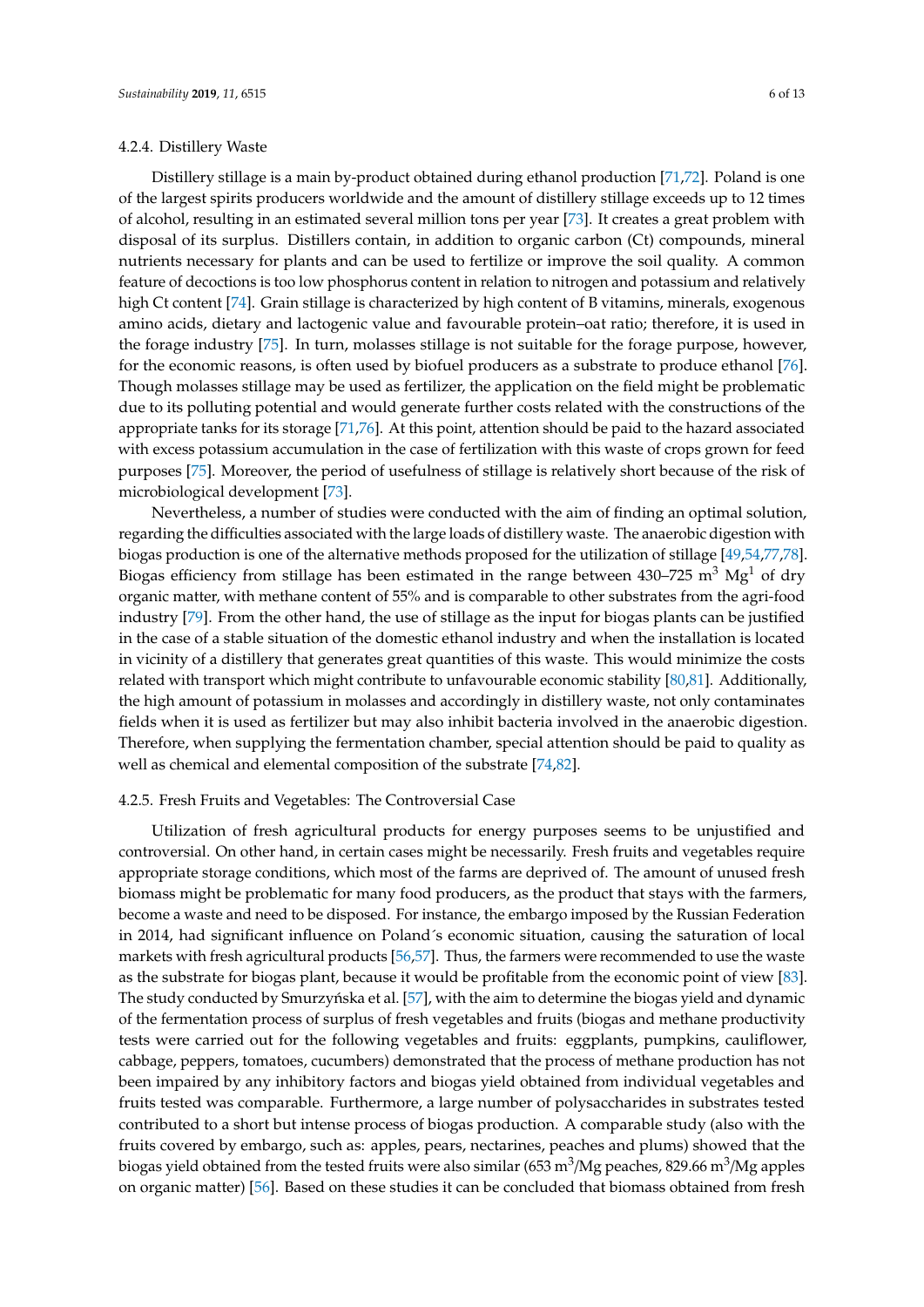non-traded agricultural products are a suitable substrate for biogas production, however, should be used only in case of exceptional situations.

# **5. Limitation for Development of Agricultural Biogas Plants in Poland**

Agricultural biogas plants have huge potential that can positively influence both the environmental aspect and socio-economic development of a given area [\[34,](#page-9-6)[84\]](#page-11-8). Currently there are 96 agricultural biogas plants in Poland under operation [\[85\]](#page-11-9). In Germany, for example, the number of installations is over 9400 and the country has similar potential for biogas production, when comparing arable land [\[85\]](#page-11-9). This difference can be explained by limiting factors such as the location. Construction of the installation may cause social resistance of the local communities. For instance, the surveys conducted with the residents of rural commune Kamionka in Lublin province, Poland, demonstrated that most of the residents were concerned about the unpleasant odour (60% of respondents) [\[86\]](#page-11-10). Other fears of the respondents were related to pollution, noise and risk of explosion. On the other hand, over 80% of the respondents indicated the benefits from an agricultural biogas facility, such additional income for the farmers, provision of the cheap energy for the community and positive impact on local environment. Moreover, some local producers were willing to cooperate with the owners of biogas facilities, by buying the energy, providing the biomass and using the post-fermentation pulp (digestate) for fertilizing purposes. The inconvenience related with cost of transport or seasonality of agri-food waste availability, characteristic for the areas with small farms that may cause input instability can be clarified by cooperation between farmers, producing different biomass [\[87\]](#page-11-11). Therefore, the decision regarding the selection of the place for the biogas installation should not only consider technological, environmental and legal issues, but also the social aspect should be taken into account [\[86\]](#page-11-10).

The utilization of digestate might be another limiting factor for the development of agricultural biogas plants in Poland. The operating of agricultural biogas installations is associated with the generation of a large amount of post-fermentation pulp. This product, resulted from the digestion process contains more inorganic nitrogen than non-digested organic fertilizers, and, in consequence, more nitrogen in a form available for plants [\[88\]](#page-11-12). Previous studies conducted in EU countries demonstrated the possibility of using the digestate as a replacement for the traditional fertilizer or soil amendment, with the benefits both for the farmers (impact on the crop yields) and soil properties [\[89–](#page-11-13)[93\]](#page-11-14). Nevertheless, in some cases the digestate management can be problematic for the biogas producers. When using digestate as the organic fertilizer, it is necessary to comply with several legal requirements regarding both storage methods of biomass intended for methane fermentation as the input and for fermentation pulp on the premises [\[93](#page-11-14)[,94\]](#page-11-15). The other important issue of utilizing digestate for fertilizing purposes concerns is its classification. According to the law, digestate may be considered waste or by-product. However, numerous legal regulations for the digestate to be classified as a by-product and therefore qualify it for use as an organic fertilizer (or soil amendment), may be inconvenient for the producers (e.g., farmers, owners of the installation, etc.). Furthermore, the bio-fertilizers based on digestate require accurate physicochemical and microbiological tests in specialized research institutions and need to meet the procedures set by decision-makers [\[95\]](#page-11-16). These procedures apply to the use of digestate in agriculture as well as in gardening and forestry. The most important legal acts regarding the utilization and the requirements for the classification of digestate as a by-product, as well as legal requirements regarding methods of storage of substrates and digestate on biogas plant areas were discussed by Czekała et al. [\[94\]](#page-11-15) and Łagocka et al. [\[96\]](#page-11-17). Nonetheless, due to the growing interest in energy obtained from the agricultural biogas installations in Poland, and consequently, an increased amount of post-digestate pulp attention should be given to the alternative methods of its management. In Italy for instance, the usage of digestate became a key factor to maintain profitability of biogas plants and to promote bioeconomy [\[88](#page-11-12)[,97\]](#page-11-18).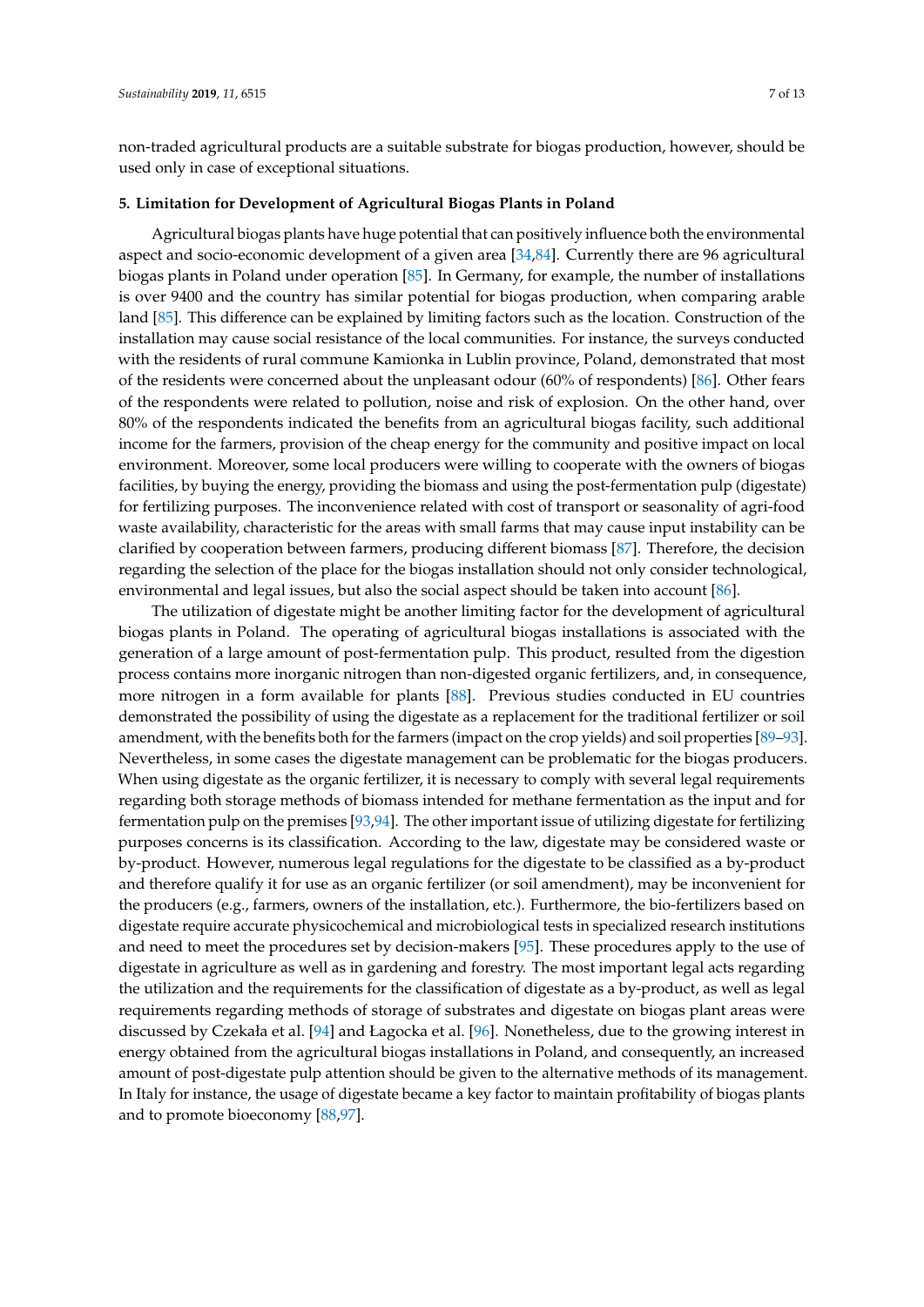For the further development of agricultural biogas plants in Poland it is crucial to show farmers and residents the benefits of this type of investment. Promotion of bioeconomy as an important element of environmental sustainability and usage of renewable biological resources [\[98\]](#page-12-0) as well as creating favourable conditions for research on cost-effective and implementing practical solutions [\[99\]](#page-12-1).

## **6. Final Considerations**

Agriculture plays an important role in the Polish economy and Poland is considered a producer and exporter of good quality products. The country has also considerable potential for biomass processing using agricultural, forest and municipal waste. Biomass from the residues of agri-food production and agricultural, especially bovine slurry, maize silage and distilleries has a great energy potential and is a valuable substrate for agricultural biogas production. Simultaneously it would be essential to implement and develop available and cost-effective technologies that convert biomass of agricultural origin into energy, while not competing with the food and forage market. The use of controversial products, for example fresh fruits and vegetables as a substrate should be considered with caution. Regarding the use of biomass for energy purposes, factors such an economic aspect, substrate availability and substrate storage should be taken into account. Utilization of digestate as a bio-fertilizer or soil amendment and its effect on crop yields is a priority for farmers. Nevertheless, here we propose further research on the impact of digestate on soil carbon sequestration, greenhouse gas emissions and on the use of digestate in degraded areas in order to restore soil ecosystem services. Agricultural biogas installations have the potential to contribute to the greening of the Polish energy sector but unless certain restrictions are overcome, the share of biomass for energy production might be limited.

**Supplementary Materials:** The following are available online at http://[www.mdpi.com](http://www.mdpi.com/2071-1050/11/22/6515/s1)/2071-1050/11/22/6515/s1, Table S1: List of keywords used for literature search, Table S2: Comparison of biomass from agriculture plants in terms of biogas yield, Figure S1: Structure of primary energy production from RES in Poland, 2016.

**Author Contributions:** Conceptualization, K.A.K. and M.K.; methodology, K.A.K. and A.E.L.; literature review, K.A.K. and K.G., database creation, K.A.K.; writing-original draft preparation, K.A.K.; writing-review end editing, A.E.L., K.G., and M.K.; funding acquisition, M.K.

**Funding:** The publication was financed by the National Centre for Research and Development, under the strategy program "Natural environment, agriculture and forestry" BIOSTRATEG III (BIOSTRATEG3/345940/7/NCBR/2017).

**Acknowledgments:** Anonymous reviewers are gratefully acknowledged for their constructive review that significantly improved this manuscript.

**Conflicts of Interest:** The authors declare no conflict of interest.

## **References**

- <span id="page-7-0"></span>1. Suocheng, D.; Tong, K.W.; Yuping, W. Municipal solid waste management in China: Using commercial management to solve a growing problem. *Util. Policy* **2011**, *10*, 7–11. [\[CrossRef\]](http://dx.doi.org/10.1016/S0957-1787(02)00011-5)
- <span id="page-7-1"></span>2. Rosik-Dulewska, C.; Karwaczyńska, U.; Ciesielczuk, T. Możliwości wykorzystania odpadów organicznych i mineralnych z uwzględnieniem zasad obowiązujących w ochronie środowiska (Possibilities of using organic and mineral waste, regarding the principles applicable in environmental protection). *Rocz. Ochr. Srodowiska* **2011**, *13*, 361–376. (In Polish)
- <span id="page-7-2"></span>3. Department of Economic and Social Affairs, Population Division. *World Population Prospects: The 2015 Revision, Key Findings and Advance Tables*; United Nations: New York, NY, USA, 2015; p. 241.
- <span id="page-7-3"></span>4. Kostecka, J.; Koc-Jurczyk, J.; Brudzisz, K. Waste management in Poland and European Union. *Arch. Waste Manag. Environ. Prot.* **2014**, *16*, 1–10.
- <span id="page-7-4"></span>5. Jambeck, J.R.; Geyer, R.; Wilcox, C.; Siegler, T.R.; Perryman, M.; Andrady, A.; Narayan, R.; Law, L.K. Plastic waste inputs from land into the ocean. *Science* **2015**, *347*, 768–771. [\[CrossRef\]](http://dx.doi.org/10.1126/science.1260352) [\[PubMed\]](http://www.ncbi.nlm.nih.gov/pubmed/25678662)
- <span id="page-7-5"></span>6. Rodriguez, A.; Latawiec, A.E. Rethinking Organic Residues: The Potential of Biomass in Brazil. *Mod. Concepts Dev. Agron.* **2018**, *1*, 1–5.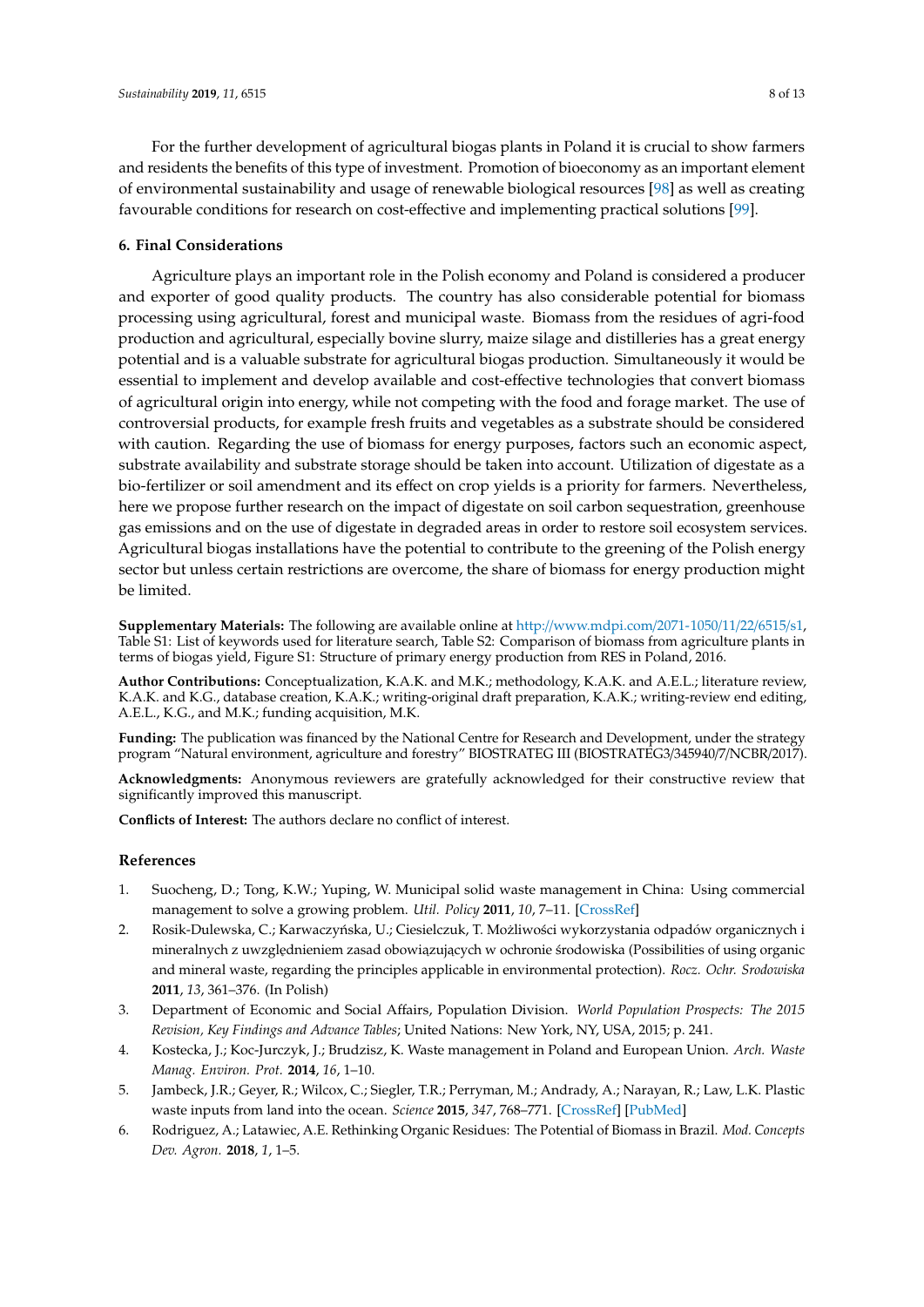- <span id="page-8-0"></span>7. Grando, R.L.; De Souza Antune, A.M.; Da Fonseca, F.V.; Sánchez, A.; Barrena, R.; Font, X. Technology overview of biogas production in anaerobic digestion plants: A European evaluation of research and development. *Renew. Sustain. Energy Rev.* **2017**, *80*, 44–53. [\[CrossRef\]](http://dx.doi.org/10.1016/j.rser.2017.05.079)
- <span id="page-8-1"></span>8. Renewable Energy Law of Poland [Dz.U. 2012 poz. 1229]. Available online: http://[prawo.sejm.gov.pl](http://prawo.sejm.gov.pl/isap.nsf/download.xsp/WDU20120001229/O/D20121229.pdf)/isap. nsf/download.xsp/[WDU20120001229](http://prawo.sejm.gov.pl/isap.nsf/download.xsp/WDU20120001229/O/D20121229.pdf)/O/D20121229.pdf (accessed on 8 October 2019).
- <span id="page-8-2"></span>9. Nowacka-Blachowska, A.; Resak, M.; Rogosz, B.; Tomaszewska, H. Zrównoważone wykorzystanie biomasy na terenie Dolnego Śląska (Sustainable use of biomass in Lower Silesia). *Gor. Odkryw.* **2016**, *6*, 48–53. (In Polish)
- <span id="page-8-3"></span>10. Roszkowski, A. Biomasa i bioenergia—Bariery technologiczne i energetyczne (Biomass and bioenergy—Technological and energy limitations). *Probl. Inz. Rol.* **2012**, *3*, 79–100. (In Polish)
- <span id="page-8-4"></span>11. Kacprzak, A.; Krzystek, L.; Ledakowicz, L. Badania biochemicznego potencjału metanogennego wybranych roślin energetycznych (Analysis on the biochemical methanogenic potential of selected energy plants). *In˙zynieria I Aparatura. Chemiczna* **2010**, *49*, 32–33. (In Polish)
- <span id="page-8-5"></span>12. Ansari, A.A. Effect of Vermicompost on the Productivity of Potato (*Solanum tuberosum*), Spinach (*Spinaciaoleracea*) and Turnip (*Brassica campestris*). *World J. Agric. Sci.* **2008**, *4*, 333–336.
- <span id="page-8-6"></span>13. Castro, A.; Da Silva Batista, N.; Latawiec, A.E.; Rodrigues, A.; Strassburg, B.B.N.; Silva, D.; Araujo, E.; De Moraes, L.F.D.; Guerra, J.G.; Galvão, G.; et al. The effects of *Gliricidia*-Derived Biochar on Sequential Maize and Bean Farming. *Sustainability* **2018**, *10*, 578. [\[CrossRef\]](http://dx.doi.org/10.3390/su10030578)
- <span id="page-8-7"></span>14. Yuan, H.; Lu, T.; Wang, Y.; Chen, Y.; Lei, T. Sewage sludge biochar: Nutrient composition and its effect on the leaching of soil nutrients. *Geoderma* **2016**, *267*, 17–23. [\[CrossRef\]](http://dx.doi.org/10.1016/j.geoderma.2015.12.020)
- <span id="page-8-8"></span>15. Climate and Energy Policies in Poland. 2017. Available online: http://[www.europarl.europa.eu](http://www.europarl.europa.eu/RegData/etudes/BRIE/2017/607335/IPOL_BRI(2017)607335_EN.pdf)/RegData/ etudes/BRIE/2017/607335/[IPOL\\_BRI\(2017\)607335\\_EN.pdf](http://www.europarl.europa.eu/RegData/etudes/BRIE/2017/607335/IPOL_BRI(2017)607335_EN.pdf) (accessed on 8 October 2019).
- <span id="page-8-9"></span>16. World Energy Council. Available online: https://[www.worldenergy.org](https://www.worldenergy.org/data/resources/country/poland/coal/)/data/resources/country/poland/coal/ (accessed on 8 October 2019).
- <span id="page-8-10"></span>17. Dzikuć, M.; Piwowar, A. Ecological and economic aspects of electric energy production using the biomass co-firing method: The case of Poland. *Renew. Sustain. Energy Rev.* **2016**, *55*, 856–862. [\[CrossRef\]](http://dx.doi.org/10.1016/j.rser.2015.11.027)
- <span id="page-8-11"></span>18. Dec, B.; Krupa, J. Wykorzystanie odnawialnych źródeł energii w aspekcie ochrony środowiska (The use of renewable energy sources in the aspect of environmental protection). *Przegląd Nauk. Metod. Eduk. Bezpieczenstwa* **2007**, *3*, 722–757. (In Polish)
- <span id="page-8-12"></span>19. Zuwała, J. Life cycle approach for energy and environmental analysis of biomass and coal co-firing in CHP plant with backpressure turbine. *J. Clean. Prod.* **2012**, *35*, 164–175. [\[CrossRef\]](http://dx.doi.org/10.1016/j.jclepro.2012.06.001)
- <span id="page-8-13"></span>20. Ciepielewska, M. Development of Renewable Energy in Poland in the Light of the European Union Climate-Energy Package and the Renewable Energy Sources Act. 2016. Available online: http://[dx.doi.org](http://dx.doi.org/10.18778/1429-3730.43.01)/ 10.18778/[1429-3730.43.01](http://dx.doi.org/10.18778/1429-3730.43.01) (accessed on 20 September 2018).
- <span id="page-8-14"></span>21. Gołuchowska, B.; Sławiński, J.; Markowski, G. Biomass utilization as a renewable energy source in polish power industry-current status and perspectives. *J. Ecol. Eng.* **2015**, *16*, 143–154. [\[CrossRef\]](http://dx.doi.org/10.12911/22998993/2948)
- 22. Ross, A.B.; Jones, J.M.; Chaiklangmuang, S.; Pourkashanian, M.; Williams, A.; Kubica, K.; Andersson, J.T.; Kerst, M.; Danihelka, P.; Bartle, K.D. Measurement and prediction of the emission of pollutants from the combustion of coal and biomass in a fixed bed furnace. *Fuel* **2002**, *81*, 571–582. [\[CrossRef\]](http://dx.doi.org/10.1016/S0016-2361(01)00157-0)
- <span id="page-8-15"></span>23. Jasiulewicz, M. Potencjał energetyczny biomasy rolniczej w aspekcie realizacji przez Polskę Narodowego Celu Wskaźnikowego OZE i dyrektyw w UE w 2020 (Energy potential of agricultural biomass in the aspect of Poland's implementation of the National RES Target and EU directives in 2020). *Rocz. Nauk. Stowarzyszenia Ekon. Rol. Agrobiz.* **2014**, *16*, 70–76. (In Polish)
- <span id="page-8-16"></span>24. Bartosiewicz-Burczy, H. Potencjał i energetyczne wykorzystanie biomasy w rajach Europy Srodkowej (Biomass potential and its energy utilization in the Central European countries). *Energetyka* **2012**, *7*, 860–866. (In Polish)
- <span id="page-8-17"></span>25. Energy 2018. Available online: https://stat.gov.pl/files/gfx/[portalinformacyjny](https://stat.gov.pl/files/gfx/portalinformacyjny/pl/defaultaktualnosci/5485/1/6/1/energia_2018.pdf)/pl/defaultaktualnosci/5485/1/6/ 1/[energia\\_2018.pdf](https://stat.gov.pl/files/gfx/portalinformacyjny/pl/defaultaktualnosci/5485/1/6/1/energia_2018.pdf) (accessed on 8 October 2019).
- <span id="page-8-18"></span>26. Kuziemska, B.; Tr˛ebicka, J.; Wieremej, W.; Klej, P.; Pieniak-Lendzion, K. Benefits and risks in the production of biogas. *Zesz. Nauk. Uniw. Przyr. Humanist. Siedlcach Ser. Adm. Zarz ˛adzanie* **2014**, *103*, 99–113. (In Polish)
- <span id="page-8-19"></span>27. Maj, G. Emission factors and energy properties of agro and forest biomass in aspect of sustainability of energy sector. *Energies* **2018**, *11*, 1516. [\[CrossRef\]](http://dx.doi.org/10.3390/en11061516)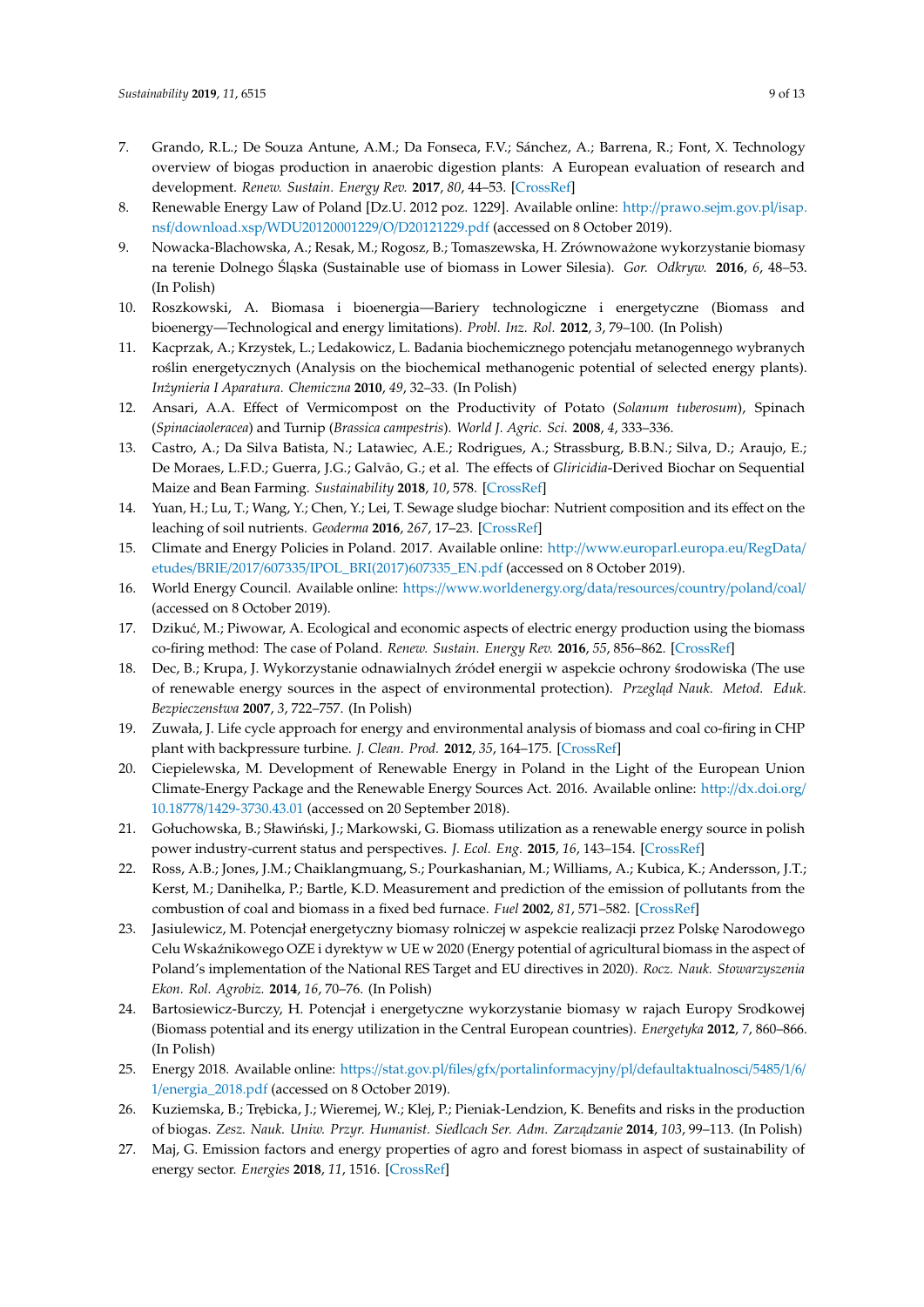- <span id="page-9-0"></span>28. Sikora, J. The research on efficiency of biogas production from organic fraction of municipal solid waste mixed with agricultural biomass. *Infrastruct. Ecol. Rural Areas* **2012**, *2*, 89–98.
- <span id="page-9-1"></span>29. Sikora, J.; Tomal, A. Determination of the energy potential of biogas in selected farm household. *Infrastruct. Ecol. Rural Areas* **2016**, *3*, 971–982.
- <span id="page-9-2"></span>30. Czekała, W. Agricultural Biogas Plants as a Chance for the Development of the Agri-Food Sector. *J. Ecol. Eng.* **2018**, *19*, 179–183. [\[CrossRef\]](http://dx.doi.org/10.12911/22998993/83563)
- <span id="page-9-3"></span>31. Jędrejek, A.; Jarosz, Z. Regionalne możliwości produkcji biogazu rolniczego (Regional possibilities of agricultural biogas production). *Rocz. Nauk. Stowarzyszenia Ekon. Rol. Agrobiz.* **2016**, *18*, 61–65. (In Polish)
- <span id="page-9-4"></span>32. Cukrowski, A.; Oniszk-Popławska, A.; Mroczkowski, P.; Zowsik, M.; Wiśniewski, G.; The Institute of Renewable Energy, Warszawa. A Guide for Investors Interested in Building the Agricultural Biogas Plants. 2011. Available online: http://[www.mg.gov.pl](http://www.mg.gov.pl/node/13229)/node/13229 (accessed on 28 September 2018).
- <span id="page-9-5"></span>33. Piwowar, A.; Dziku´c, A.; Adamczyk, J. Agricultural biogas plants in Poland—Selected technological, market and environmental aspects. *Renew. Sustain. Energy Rev.* **2016**, *58*, 69–74. [\[CrossRef\]](http://dx.doi.org/10.1016/j.rser.2015.12.153)
- <span id="page-9-6"></span>34. Obrycka, E. Korzyści społeczne i ekonomiczne budowy biogazowni rolniczych (Social and economic benefits of agricultural biogas plants). *Zesz. Nauk. Szk. Gl. Gospod. Wiej. Ekon. Organ. Gospod. Zywnosciowej* **2014**, *107*, 163–176. (In Polish)
- <span id="page-9-7"></span>35. Act of 10 July 2007 on Fertilizers and Fertilization Law of Poland. Available online: http://[prawo.sejm.gov.pl](http://prawo.sejm.gov.pl/isap.nsf/download.xsp/WDU20071471033/T/D20071033L.pdf)/ isap.nsf/download.xsp/[WDU20071471033](http://prawo.sejm.gov.pl/isap.nsf/download.xsp/WDU20071471033/T/D20071033L.pdf)/T/D20071033L.pdf (accessed on 12 November 2019).
- <span id="page-9-8"></span>36. Marszałek, M.; Banach, M.; Kowalski, Z. Utylizacja gnojowicy na drodze fermentacji metanowej i tlenowej—Produkcja biogazu i kompostu (Utilization of liquid manure by methane and oxygen fermentation—Biogas and compost production). *Czas. Tech.* **2011**, *10*, 143–158. (In Polish)
- <span id="page-9-9"></span>37. Banaszkiewicz, T.; Wysmyk, J. Ecological aspect of utilization of agricultural feedstock. *Eur. Reg.* **2015**, *23*, 21–34. (In Polish)
- <span id="page-9-10"></span>38. Pawlak, J. Biogaz z rolnictwa—Korzyści i bariery (Biogas from agriculture—Benefits and limitations). *Probl. Agric. Eng.* **2013**, *3*, 99–108. (In Polish)
- <span id="page-9-11"></span>39. Borowski, S.; Domański, J.; Weatherley, L. Anaerobic co-digestion of swine and poultry manure with municipal sewage sludge. *Waste Manag.* **2014**, *34*, 513–521. [\[CrossRef\]](http://dx.doi.org/10.1016/j.wasman.2013.10.022) [\[PubMed\]](http://www.ncbi.nlm.nih.gov/pubmed/24280622)
- <span id="page-9-12"></span>40. Bujoczek, G.; Oleszkiewicz, J.; Sparling, R.; Cenkowski, S. High Solid Anaerobic Digestion of Chicken Manure. *J. Agric. Eng. Res.* **2000**, *76*, 51–60. [\[CrossRef\]](http://dx.doi.org/10.1006/jaer.2000.0529)
- <span id="page-9-13"></span>41. Hryniewicz, M.; Grzybek, A. Available straw surplus for use for energy purposes in 2016. *Probl. Inz. Rol.* **2017**, *25*, 15–31. (In Polish)
- <span id="page-9-14"></span>42. Jarosz, Z. Energy potential of agricultural crops biomass and their use for energy purposes. *Sci. Noteb. Wars. Univ. Life Sci. SGGW Wars. Probl. World Agric.* **2017**, *17*, 81–92. (In Polish)
- <span id="page-9-15"></span>43. Jasiulewicz, M. Possibility of Liquid Biofuels, Electric and Heat Energy Production from Biomass in Polish Agriculture. *Polish J. Environ. Stud.* **2010**, *19*, 479–483.
- <span id="page-9-16"></span>44. Michalski, T. Biogazownia w każdej gminie—Czy wystarczy surowca (Biogas plant in every municipality—Is there enough raw material). *Wie´s Jutra* **2009**, *3*, 12–14. (In Polish)
- <span id="page-9-17"></span>45. Romaniuk, W.; Domasiewicz, T.; Borek, K.; Borusiewicz, A.; Marczuk, T. *Analiza Potrzeb* Techniczno-Technologicznych oraz Propozycje Rozwiązań w Produkcji Biogazu w Gospodarstwach Rodzinnych *i Farmerskich (The Analysis of Technical Demands and Possible Solutions for Biogas Production in Family Agriculture* and on Farms); Wydawnictwo Wyższej Szkoły Agrobiznesu w Łomży: Lomży, Poland, 2015. (In Polish)
- 46. Kowalczyk-Juśko, A.; Kościk, B.; Jóźwiakowski, K.; Marczuk, A.; Zarajczyk, J.; Kowalczuk, J.; Szmigielski, M.; Sagan, A. Effects of biochemical and thermochemical conversion of sorghum biomass to usable energy. *Przem. Chem.* **2015**, *94*, 1838–1840.
- <span id="page-9-18"></span>47. Król, A. Kiszonki—Cenny substrat do produkcji biogazu (Silage—A valuable substrate for biogas production). *Autobusy Tech. Eksploat. Syst. Transp.* **2011**, *10*, 249–254. (In Polish)
- <span id="page-9-19"></span>48. Księżak, J. Produkcja kukurydzy w różnych rejonach Polski (Maize production in various regions of Poland). *Wie´s Jutra* **2009**, *3*, 16. (In Polish)
- <span id="page-9-20"></span>49. Daniel, Z.; Juliszewski, T.; Kowalczyk, Z.; Malinowski, M.; Sobol, Z.; Wrona, P. The method of solid waste classification from the agriculture and food industry. *Infrastruct. Ecol. Rural Areas* **2012**, *2*, 141–152.
- <span id="page-9-21"></span>50. Czy˙zyk, F.; Strzelczyk, M. Rational utilization of production residues generated in agri-food. *Arch. Waste Manag. Environ. Prot.* **2015**, *17*, 99–106.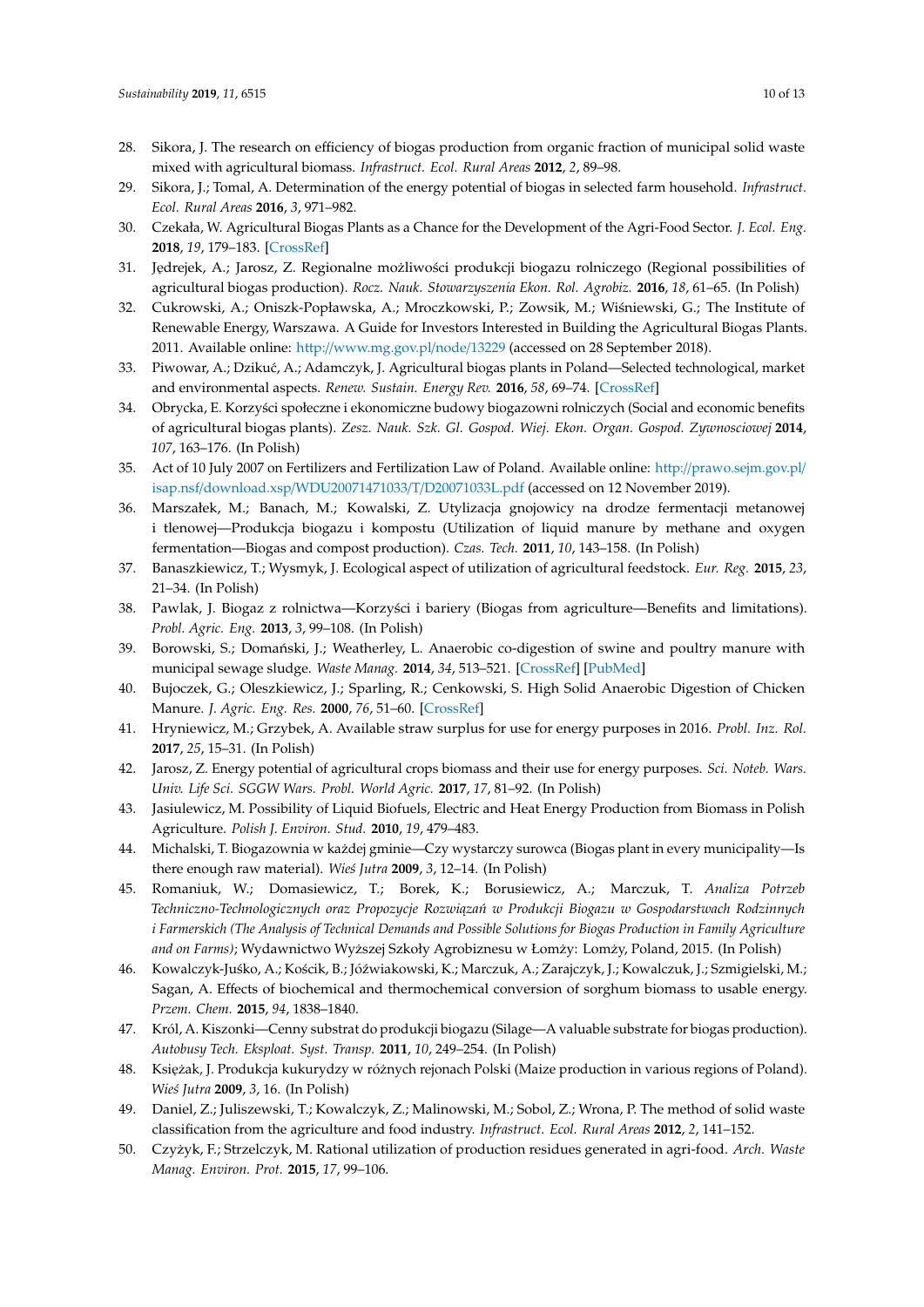- <span id="page-10-0"></span>51. Kruczek, M.; Drygaś, B.; Habryka, C. Pomace in fruit industry and their contemporary potential application. *World Sci. News* **2016**, *48*, 259–265.
- <span id="page-10-1"></span>52. Wesołowska-Trojanowska, M.; Targoński, Z. The whey utilization in biotechnological processes. *Eng. Sci. Technol.* **2014**, *1*, 102–119.
- <span id="page-10-2"></span>53. Michalska, K.; Pazera, A.; Bizukojć, M.; Wolf, W.; Sibiński, M. Innovative dairies-energy independence and waste-free technologies as a consequence of biogas and photovoltaic investments. *Acta Innov.* **2013**, *9*, 5–16.
- <span id="page-10-3"></span>54. Adamski, M.; Pilarski, K.; Dach, J. Possibilities of Usage of the Distillery Residue as a Substrate for Agricultural Biogas Plant. *J. Res. Appl. Agric. Eng.* **2009**, *54*, 10–15. (In Polish)
- <span id="page-10-4"></span>55. Kozłowski, K.; Cieślik, M.; Smurzyńska, A.; Lewicki, A.; Jas, M. The usage of waste from meat processing for energetic purposes. *Eng. Sci. Technol.* **2015**, *1*, 36–46.
- <span id="page-10-5"></span>56. Czekała, W.; Smurzyńska, A.; Cieślik, M.; Boniecki, P.; Kozłowski, K. Biogas Efficiency of Selected Fresh Fruit Covered by the Russian Embargo. In Proceedings of the 16th International Multidisciplinary Scientific Conference SGEM 2016, Albena, Bulgaria, 30 June–6 July 2016; Volume 3, pp. 227–234.
- <span id="page-10-6"></span>57. Smurzyńska, A.; Czekała, W.; Lewicki, A.; Cieślik, M.; Kozłowski, K.; Janczak, D. The biogas output of vegetables utilized in the polish market due to introduction of the Russian embargo. *Tech. Rol. Ogrod. Le´sna* **2016**, *6*, 24–27.
- <span id="page-10-7"></span>58. Weiland, P. Biogas production: Current state and perspectives. *Appl. Microbiol. Biotechnol.* **2010**, *85*, 849–860. [\[CrossRef\]](http://dx.doi.org/10.1007/s00253-009-2246-7)
- <span id="page-10-8"></span>59. Kupry´s-Caruk, M. Agri-food industry as a source of substrates for biogas production. *Post˛epy Nauk. Technol. Przem. Rolno Spoz.* **2017**, *72*, 69–85. (In Polish)
- <span id="page-10-9"></span>60. Pilarska, A.; Pilarski, K.; Ryniecki, A. The use of methane fermentation in the development of selected waste products of food industry. *Nauk. Inz. Technol.* **2014**, *4*, 100–111. (In Polish)
- <span id="page-10-10"></span>61. Prask, H.; Fugol, M.; Szlachta, J. Biogaz z wytłoków z białych i czerwonych winogron. *Przem. Ferment. Owocowo Warzywny.* **2012**, *5*, 45–46. (In Polish)
- <span id="page-10-11"></span>62. Bożym, M.; Florczak, I.; Zdanowska, P.; Wojdalski, J.; Klimkiewicz, M. An analysis of metal concentrations in food wastes for biogas production. *Renew. Energy* **2015**, *77*, 467–472. [\[CrossRef\]](http://dx.doi.org/10.1016/j.renene.2014.11.010)
- <span id="page-10-12"></span>63. Kwa´sny, J.; Banach, M.; Kowalski, Z. Technologies of biogas production from different sources—A review. *Chem. Tech. Trans.* **2012**, *17*, 83–102. (In Polish)
- <span id="page-10-13"></span>64. Ma´slanka, S.; Siołek, M.; Hamryszak, Ł.; Łopot, D. Zastosowanie odpadów z przemysłu mleczarskiego do produkcji polimerów biodegradowalnych. *Chemik* **2014**, *68*, 703–709. (In Polish)
- <span id="page-10-14"></span>65. Janczukowicz, W.; Zieliński, M.; Dębowski, M. Biodegradability evaluation of dairy effluents originated in selected sections of dairy production. *Bioresour. Technol.* **2008**, *99*, 4199–4205. [\[CrossRef\]](http://dx.doi.org/10.1016/j.biortech.2007.08.077) [\[PubMed\]](http://www.ncbi.nlm.nih.gov/pubmed/17976980)
- <span id="page-10-15"></span>66. Sobczak, A.; Błyszczek, E. Ways of management of by-products from meat industry. *Czas. Tech. Chem.* **2009**, *106*, 141–151.
- <span id="page-10-16"></span>67. Adhikari, B.B.; Chae, M.; Bressler, D.C. Utilization of Slaughterhouse Waste in Value-Added Applications: Recent Advances in the Development of Wood Adhesives. *Polymers* **2018**, *10*, 176. [\[CrossRef\]](http://dx.doi.org/10.3390/polym10020176)
- <span id="page-10-17"></span>68. Zakrzewski, P. Technologia utylizacji odpadów poubojowych w instalacjach biogazowych (Technology of post-slaughter waste utilization in biogas installations). *Czysta Ènerg.* **2009**, *10*, 40–41. (In Polish)
- <span id="page-10-18"></span>69. Dach, J.; Kozłowski, K.; Czekała, W. Odpady poubojowe na biogaz—Czy to sie opłaca? (Post-slaughter waste for biogas—Is it profitable). *Biomasa* **2017**, *8*, 38–40.
- <span id="page-10-19"></span>70. EUR-Lex. Available online: https://[eur-lex.europa.eu](https://eur-lex.europa.eu/eli/reg/2009/1069/oj)/eli/reg/2009/1069/oj (accessed on 8 October 2019).
- <span id="page-10-20"></span>71. Fuess, L.T.; Garcia, M.L. Anaerobic digestion of stillage to produce bioenergy in the sugarcane-to-ethanol industry. *Environ. Technol.* **2014**, *35*, 333–339. [\[CrossRef\]](http://dx.doi.org/10.1080/09593330.2013.827745)
- <span id="page-10-21"></span>72. Dubrovskis, V.; Plume, I. Methane production from stillage. In Proceedings of the 16th International Scientific Conference Engineering for Rural Development, Latvia University of Life Sciences and Technology, Jelgava, 24–26 May 2017. [\[CrossRef\]](http://dx.doi.org/10.22616/ERDev2017.16.N086)
- <span id="page-10-22"></span>73. Czupryński, B.; Kotarska, K. Recyrkulacja i sposoby zagospodarowania wywaru gorzelniczego (Recirculation and methods of managing stillage). *Inz. Apar. Chem.* **2011**, *50*, 21–23. (In Polish)
- <span id="page-10-23"></span>74. Skowrońska, M.; Filipek, T. Nawozowe wykorzystanie wywaru gorzelnianego (The use of stillage for fertilizing purposes). *Proc. ECOpole* **2012**, *6*, 267–271. (In Polish) [\[CrossRef\]](http://dx.doi.org/10.2429/proc.2012.6(1)036)
- <span id="page-10-24"></span>75. Kotarska, K.; Kłosowski, G.; Czupryński, B. Zagospodarowanie wywaru gorzelniczego na cele paszowe (Managing of stillage for fodder purposes). *Przem. Ferment. Owocowo Warzywny* **1996**, *40*, 27–30. (In Polish)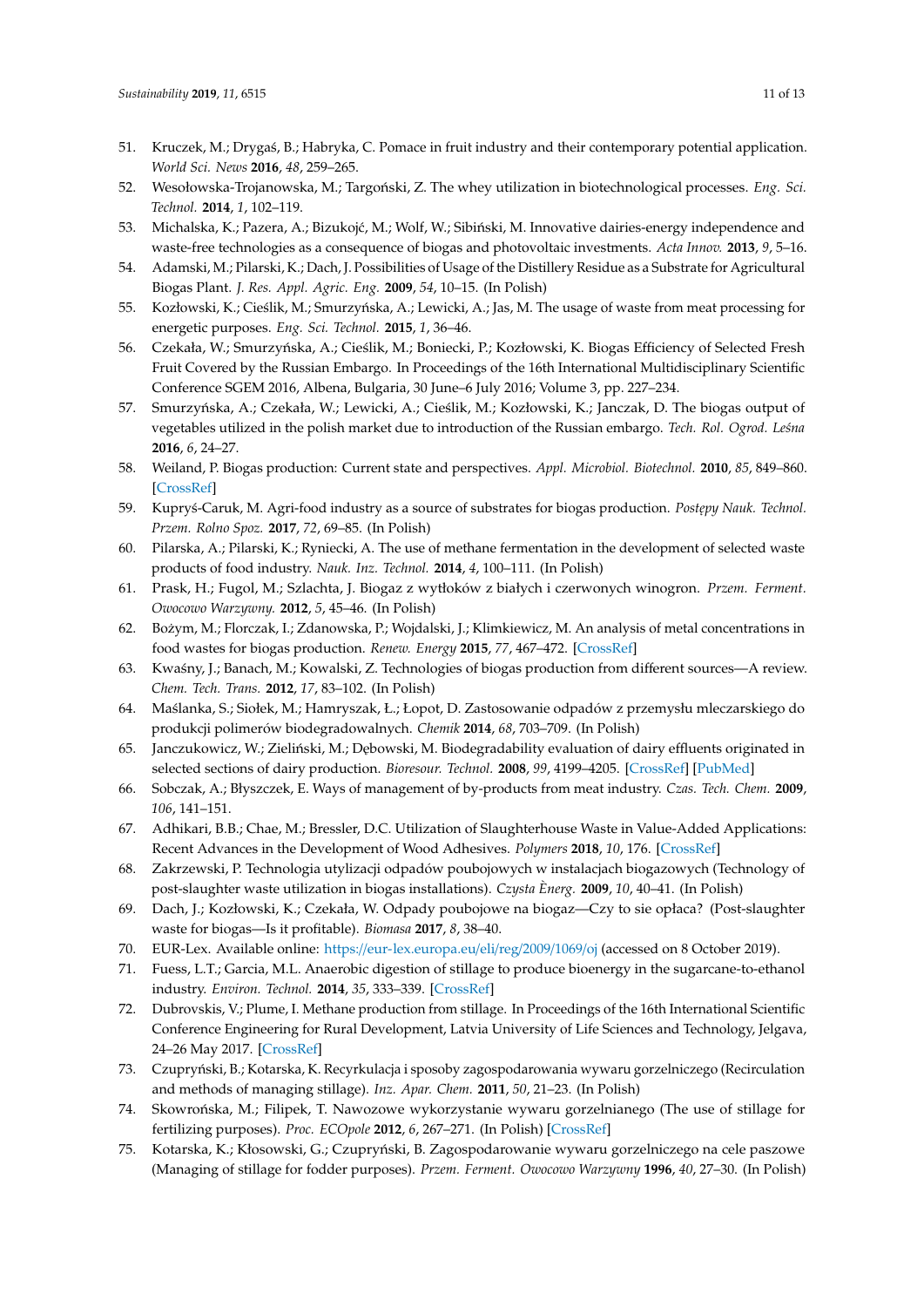- <span id="page-11-0"></span>76. Kotarska, K.; Dziemianowicz, W. Effect of Different Conditions of Alcoholic Fermentation of Molasses on Its Intensification and Quality of Produced Spirit. *Zywnosc Nauka. Technologia. Jakosc* **2015**, *2*, 150–159. (In Polish) [\[CrossRef\]](http://dx.doi.org/10.15193/zntj/2015/99/029)
- <span id="page-11-1"></span>77. Owczuk, M.; Wardzińska, D.; Zamojska-Jaroszewicz, A.; Matuszewska, A. The use of biodegradable waste to produce biogas as an alternative source of renewable energy. *Studia Ecol. Bioethicae UKSW* **2013**, *11*, 133–144. (In Polish)
- <span id="page-11-2"></span>78. Jasiulewicz, M. Implementation of the innovative investment in food industry and anaerobic digestion in the field of bioenergy. *Rocz. Nauk. Stowarzyszenia Ekon. Rol. Agrobiz.* **2017**, *19*, 88–94. (In Polish)
- <span id="page-11-3"></span>79. Romaniuk, W.; Domasiewicz, T. Substraty dla biogazowni rolniczych (Substrates for agricultural biogas plants). *Agrotech. Porad. Rolnika* **2014**, *11*, 74–75. (In Polish)
- <span id="page-11-4"></span>80. Janczak, D.; Kozłowski, K.; Zbytek, Z.; Cieślik, M.; Bugała, A.; Czekała, W. Energetic Efficiency of the Vegetable Waste Used as Substrate for Biogas Production. *Environment &Chem.* **2016**, *64*, 06002.
- <span id="page-11-5"></span>81. Kozłowski, K.; Lewicki, A.; Cieślik, M.; Janczak, D.; Czekała, W.; Smurzyńska, A.; Brzoski, M. The possibility of improving the energy and economic balance of agricultural biogas plant. *Tech. Rol. Le´sna* **2017**, *3*, 10–13.
- <span id="page-11-6"></span>82. Kasprzycka, A. Causes of interference methane fermentation. *Autobusy* **2011**, *10*, 224–228. (In Polish)
- <span id="page-11-7"></span>83. Szymanska, D.; Lewandowska, A. Biogas power plants in Poland—Structure, capacity, and special distribution. *Sustainability* **2015**, *7*, 16801–16819. [\[CrossRef\]](http://dx.doi.org/10.3390/su71215846)
- <span id="page-11-8"></span>84. Rzeznik, W.; Mielcarek, P. Agricultural biogas plants in Poland. *Eng. Rural Dev.* **2018**, *17*, 1760–1765.
- <span id="page-11-9"></span>85. Biomass Media Group. Available online: http://rynekbiogazu.pl/2018/03/21/[potencjal-rozwoju-sektora](http://rynekbiogazu.pl/2018/03/21/potencjal-rozwoju-sektora-biogazu-w-polsce)[biogazu-w-polsce](http://rynekbiogazu.pl/2018/03/21/potencjal-rozwoju-sektora-biogazu-w-polsce) (accessed on 8 October 2019).
- <span id="page-11-10"></span>86. Kowalczyk-Juśko, A.; Listosz, A.; Flisiak, M. Spatial and social conditions for the location of agricultural biogas plants in Poland (case study). *E3S Web Conf.* **2019**, *86*, 00036. [\[CrossRef\]](http://dx.doi.org/10.1051/e3sconf/20198600036)
- <span id="page-11-11"></span>87. Caruso, M.C.; Braghieri, A.; Capece, A.; Napolitano, F.; Romano, P.; Galgano, F.; Altieri, G.; Genovese, F. Recent updates on the use of agro-food waste for biogas production. *Appl. Sci.* **2019**, *9*, 1217. [\[CrossRef\]](http://dx.doi.org/10.3390/app9061217)
- <span id="page-11-12"></span>88. Bartoli, A.; Hamelin, L.; Rozakis, S.; Borzęcka, M.; Brandão, M. Coupling economic and GHG emission accounting models to evaluate the sustainability of biogas policies. *Renew. Sustain. Energy Rev.* **2019**, *106*, 133–148. [\[CrossRef\]](http://dx.doi.org/10.1016/j.rser.2019.02.031)
- <span id="page-11-13"></span>89. Koszel, M.; Lorencowicz, E. Agricultural use of biogas digestate as a replacement fertilizers. *Agric. Agric. Sci. Procedia* **2015**, *7*, 119–124. [\[CrossRef\]](http://dx.doi.org/10.1016/j.aaspro.2015.12.004)
- 90. Losak, T.; Hlusek, J.; Zatloukalova, A.; Musilova, L.; Vitezova, M.; Skarpa, P.; Zlamalova, T.; Fryc, J.; Vitez, T.; Marecek, J.; et al. Digestate from biogas plants is an attractive alternative to mineral fertilisation of kohlrabi. *J. Sustain. Dev. Energy Water Environ. Syst.* **2014**, *2*, 309–318. [\[CrossRef\]](http://dx.doi.org/10.13044/j.sdewes.2014.02.0025)
- 91. Šimon, T.; Kunzová, E.; Friedlová, M. The effect of digestate, cattle slurry and mineral fertilization on the winter wheat yield and soil quality parameters. *Plant Soil Environ.* **2015**, *61*, 522–527. [\[CrossRef\]](http://dx.doi.org/10.17221/530/2015-PSE)
- 92. Koszel, M.; Kocira, A.; Lorencowicz, E. The evaluation of the use of biogas plant digestate as a fertilizer in alfalfa and spring wheat cultivation. *Fresenius Environ. Bull.* **2016**, *25*, 3258–3264.
- <span id="page-11-14"></span>93. Pilarska, A.A.; Piechota, T.; Szymańska, M.; Pilarski, K.; Wolna-Maruwka, A. Ocena wartości nawozowej pofermentów z biogazowni oraz wytworzonych z nich kompostów (Evaluation of fertilizer value of digestate and its composts obtained from biogas plant). *Nauka Przyr. Technol.* **2016**, *10*, 35. (In Polish) [\[CrossRef\]](http://dx.doi.org/10.17306/J.NPT.2016.3.35)
- <span id="page-11-15"></span>94. Czekała, W.; Pilarski, K.; Dach, J.; Janczak, D.; Szymańska, M. Analysis of management possibilities for digestate from biogas plant. *Tech. Rol. Ogrod. Le´sna* **2012**, *4*, 11–13. (In Polish)
- <span id="page-11-16"></span>95. Mystkowski, E. Poferment dla rolnictwa (Digestate for agriculture). *Rol. ABC* **2015**, *9*, 1–5. (In Polish). Available online: https://studylibpl.com/doc/1424615/[masa-pofermentacyjna-nawozem-dla-rolnictwa](https://studylibpl.com/doc/1424615/masa-pofermentacyjna-nawozem-dla-rolnictwa) (accessed on 8 October 2019).
- <span id="page-11-17"></span>96. Łagocka, A.; Kamiński, M.; Cholewński, M.; Pospolita, W. Korzyści ekologiczne ze stosowania pofermentu z biogazowni rolniczych jako nawozu organicznego (Ecological benefits from the use of digestate from agricultural biogas plants as organic fertilizer). *Kosmos* **2016**, *65*, 601–607. (In Polish)
- <span id="page-11-18"></span>97. Pantaleo, A.; De Gennaro, B.; Shah, N. Assessment of optimal size of anaerobic co-digestion plants: An application to cattle farms in the province of Bari (Italy). *Renew. Sustain. Energy Rev.* **2013**, *20*, 57–70. [\[CrossRef\]](http://dx.doi.org/10.1016/j.rser.2012.11.068)